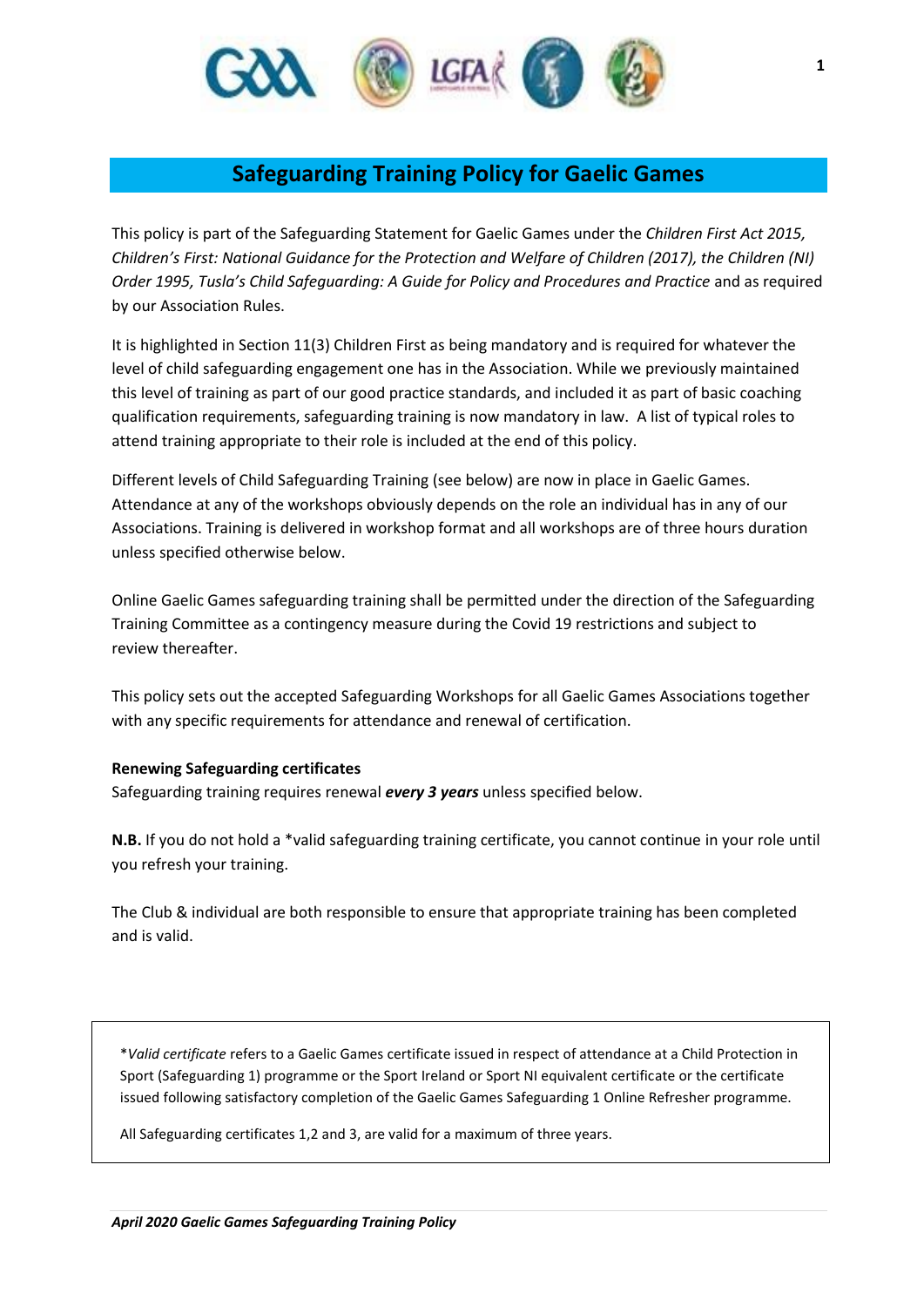| <b>Role</b>                                                   | <b>Safeguarding</b><br>$\mathbf{1}$<br><b>Child</b><br><b>Protection in</b><br><b>Sport</b><br><b>Awareness</b><br><b>Workshop)</b> | <b>Safeguarding</b><br>1<br><b>E-learning</b><br><b>Module</b><br>(refresher<br>only) | <b>Safeguarding</b><br>2<br>(Children's<br><b>Officer</b><br><b>Workshop)</b> | <b>Safeguarding</b><br>3<br>(Designated<br><b>Liaison</b><br><b>Person</b><br><b>Workshop)</b> | <b>Cul Camp</b><br><b>Assistant</b> | <b>Referees</b><br><b>Workshop</b> |
|---------------------------------------------------------------|-------------------------------------------------------------------------------------------------------------------------------------|---------------------------------------------------------------------------------------|-------------------------------------------------------------------------------|------------------------------------------------------------------------------------------------|-------------------------------------|------------------------------------|
| Team                                                          | $\sqrt{ }$                                                                                                                          | $\sqrt{ }$                                                                            |                                                                               |                                                                                                |                                     |                                    |
| Management &<br>Backroom                                      |                                                                                                                                     |                                                                                       |                                                                               |                                                                                                |                                     |                                    |
| Committee<br>Member                                           | $\sqrt{ }$                                                                                                                          | $\sqrt{ }$                                                                            |                                                                               |                                                                                                |                                     |                                    |
| Designated<br>Liaison<br>Person/Deputy<br>DLP/<br>Chairperson | $\sqrt{ }$                                                                                                                          | $\sqrt{ }$                                                                            | √ (optional)                                                                  | $\sqrt{ }$                                                                                     |                                     |                                    |
| Club Children's<br>Officer                                    | $\sqrt{ }$                                                                                                                          | $\sqrt{ }$                                                                            | $\sqrt{ }$                                                                    | √ (optional)                                                                                   |                                     |                                    |
| Staff                                                         | $\sqrt{ }$                                                                                                                          | $\sqrt{ }$                                                                            |                                                                               |                                                                                                |                                     |                                    |
| Mandated<br>Person                                            | $\sqrt{ }$                                                                                                                          | $\sqrt{ }$                                                                            |                                                                               | $\sqrt{ }$                                                                                     |                                     |                                    |
| Scor/Cultural                                                 | $\sqrt{ }$                                                                                                                          | $\sqrt{ }$                                                                            |                                                                               |                                                                                                |                                     |                                    |
| Code of<br>Behaviour<br><b>Hearings</b><br>Committee          | $\sqrt{ }$                                                                                                                          | $\sqrt{ }$                                                                            |                                                                               |                                                                                                |                                     |                                    |
| <b>First Aiders</b>                                           | $\sqrt{ }$                                                                                                                          | $\sqrt{ }$                                                                            |                                                                               |                                                                                                |                                     |                                    |
| Other<br>Volunteers                                           | √ (optional)                                                                                                                        |                                                                                       |                                                                               |                                                                                                |                                     |                                    |
| Parent                                                        | √ (optional)                                                                                                                        |                                                                                       |                                                                               |                                                                                                |                                     |                                    |
| Referee                                                       |                                                                                                                                     |                                                                                       |                                                                               |                                                                                                |                                     | $\sqrt{ }$                         |
| Cul Camp<br>Assistant                                         |                                                                                                                                     |                                                                                       |                                                                               |                                                                                                | $\sqrt{ }$                          |                                    |

# **Roles that require safeguarding training**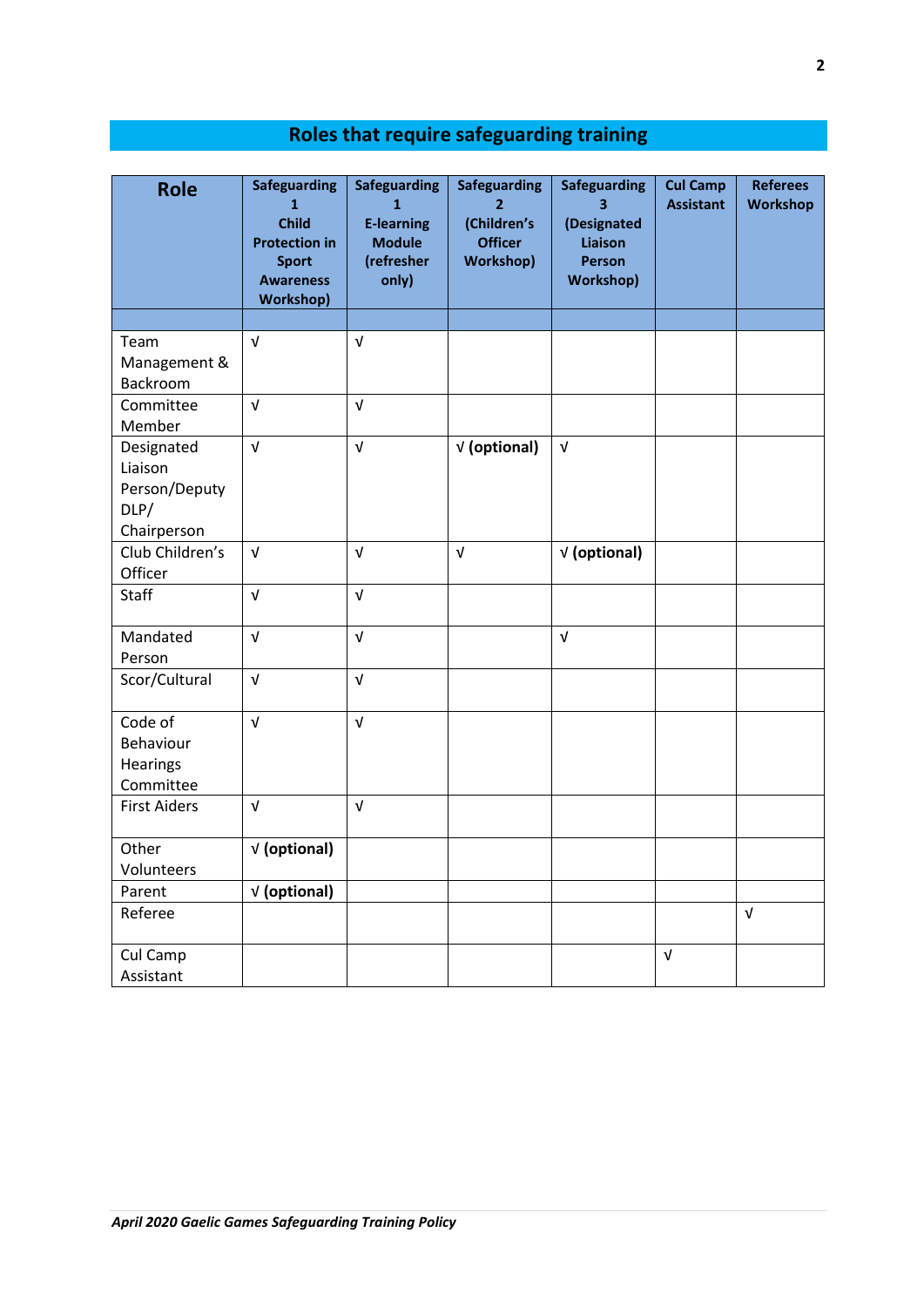### **Gaelic Games accepted Workshops**

### **Gaelic Games Safeguarding Workshops are outlined as follows**

▪ **Safeguarding 1 – Child Protection in Sport Awareness Workshop (attending face to face workshop with qualified Gaelic Games tutor or online training at the discretion of the Child Safeguarding Committee )**

### **Outcomes from Safeguarding 1**

- Implement best practice in protecting the welfare of participants through our Code of Behaviour (underage)
- Create a child-centred environment within the Club
- List categories of abuse and indicators associated with abuse
- Make a report to the appropriate Statutory Authority
- Make a report to a Designated Liaison Person, and or Association's Mandated Person

### **Certification validation period =** within a 3 year period

**Prerequisite:** Participants must be nominated by the club to attend the training. Any participant aged 16-18 years of age must submit a parental consent form prior to attending the workshop

**Renewal:** Gaelic Games Safeguarding 1 certificate may be renewed by completing;

Gaelic Games Safeguarding 1 (face to face workshop with qualified Gaelic Games tutor)

**Or**

Gaelic Games Safeguarding 1 Online Refresher (e-learning module – see next)

### **Safeguarding 1 Online Refresher (e-learning module)**

**Prerequisite:** Valid Gaelic Games Safeguarding 1 certificate or a Safeguarding 1 Sport Ireland or Sport Northern Ireland certificate

**Certification Validation period** = within a 3 year period

**Required attendees**: any person having completed the Gaelic Games Safeguarding 1, any person who has attended an LSP or other Sports NGB's safeguarding training and any person who has attended the Sport Northern Ireland Safeguarding 1 training but who has not attended the Gaelic Games Associations equivalent within the last **3 Years**

**Renewal:** Gaelic Games Safeguarding 1 Online Refresher certificate **may only** be renewed by attendance at a Gaelic Games Safeguarding 1 workshop

Link for e-learning module; <https://learning.gaa.ie/safeguarding>

**Advanced Safeguarding Workshops – Role specific are outlined as follows;**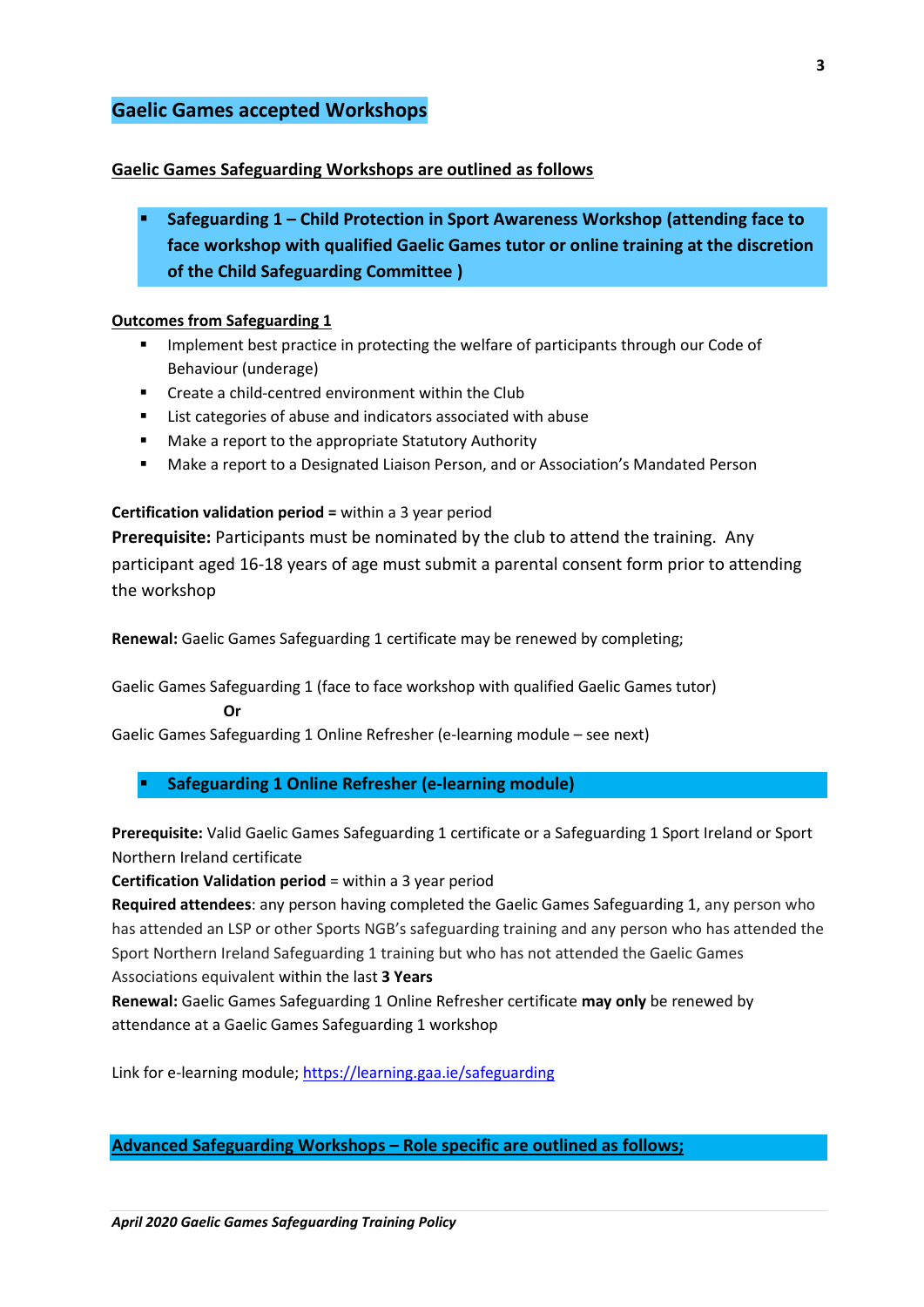### ▪ **Safeguarding 2 (Club Children's Officer Workshop – face to face with qualified Gaelic Games tutor)**

### **Outcomes from Safeguarding 2;**

- Implement best practice in protecting the welfare of underage players
- Create a child-centred environment within the club
- Understanding and awareness of Gaelic Games Child Safeguarding Structures
- Reflect on the Club Children's Officer role & develop an action plan
- Understand how to communicate with young people
- Deal with Code of Behaviour (Underage), breaches and manage Safeguarding issues

**Prerequisite**: Valid Gaelic Games Safeguarding 1/Safeguarding 1 Refresher certificate **Validation period = 3 Years**

**Renewal:** Safeguarding 2 certificate may only be renewed by attendance at Gaelic Games Safeguarding 2 CCO face to face workshop with qualified Gaelic Games tutor).

▪ **Safeguarding 3 (Designated Liaison Person Workshop – face to face with qualified Gaelic Games tutor)** 

### **Outcomes of Safeguarding 3;**

- Awareness of Legislation
- Understanding and awareness of Gaelic Games Child Safeguarding Structures
- Understanding of your role as Designated Liaison Person
- Understanding of dealing with Allegations & Concerns of Abuse
- Understanding and awareness of communications with Parents/Agencies as appropriate
- Understanding and awareness of reporting Procedures

**Prerequisite:** Valid Gaelic Games Safeguarding 1 or valid Gaelic Games Safeguarding 1 Refresher certificate

**Certificate Validation period =** within a 3 year period

**Renewal:** Safeguarding 3 may only be renewed by attendance at Gaelic Games Safeguarding 3 (face to face workshop with qualified Gaelic Games tutor)

**Additional Training** 

### **Cul Camp Assistant Safeguarding Training**

**Prerequisite:** Nil

**Validation period** = 1 year

**Mandatory attendees**: person appointed to role of Cul Camp Assistant.

**Renewal:** If in the role of Camp Assistant in a different calendar year, the workshop must be repeated

N.B. This programme does not replace Safeguarding 1 (i.e. if a Cul Camp Assistant becomes a Coach working with children in any of our Associations S1 must be completed)

*April 2020 Gaelic Games Safeguarding Training Policy*